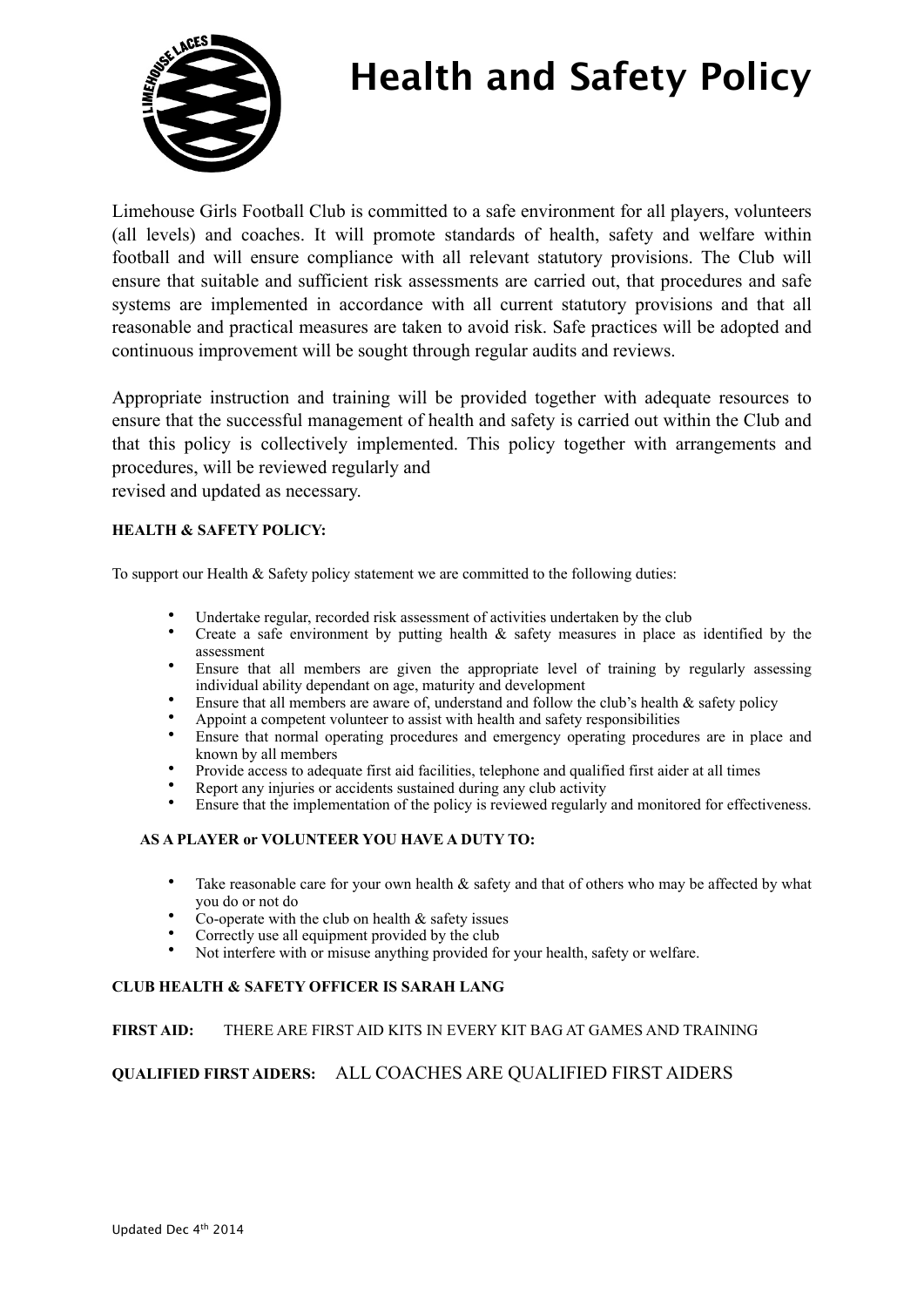

#### **HAZARD IDENTIFICATION AND RISK ASSESSMENT**

In order to discharge the duty of care to provide a safe environment for Football it is necessary to identify hazards, assess the associated potential risks, then take action to eliminate the hazard. Failing this, action must be taken to either eliminate the risks or reduce them to an acceptable level to the respective activities.

Within the context of Football, risk must be assessed in terms of:

| <b>Low Risk</b> | No risk or minimal risk of injury |  |  |
|-----------------|-----------------------------------|--|--|
|-----------------|-----------------------------------|--|--|

**Medium Risk -** Some risk of injury

**High Risk** - High risk of injury

Note; Only if the risk has been assessed as 'Low' should a match, activity or training session be permitted to proceed. The following diagram outlines the procedures to be followed:

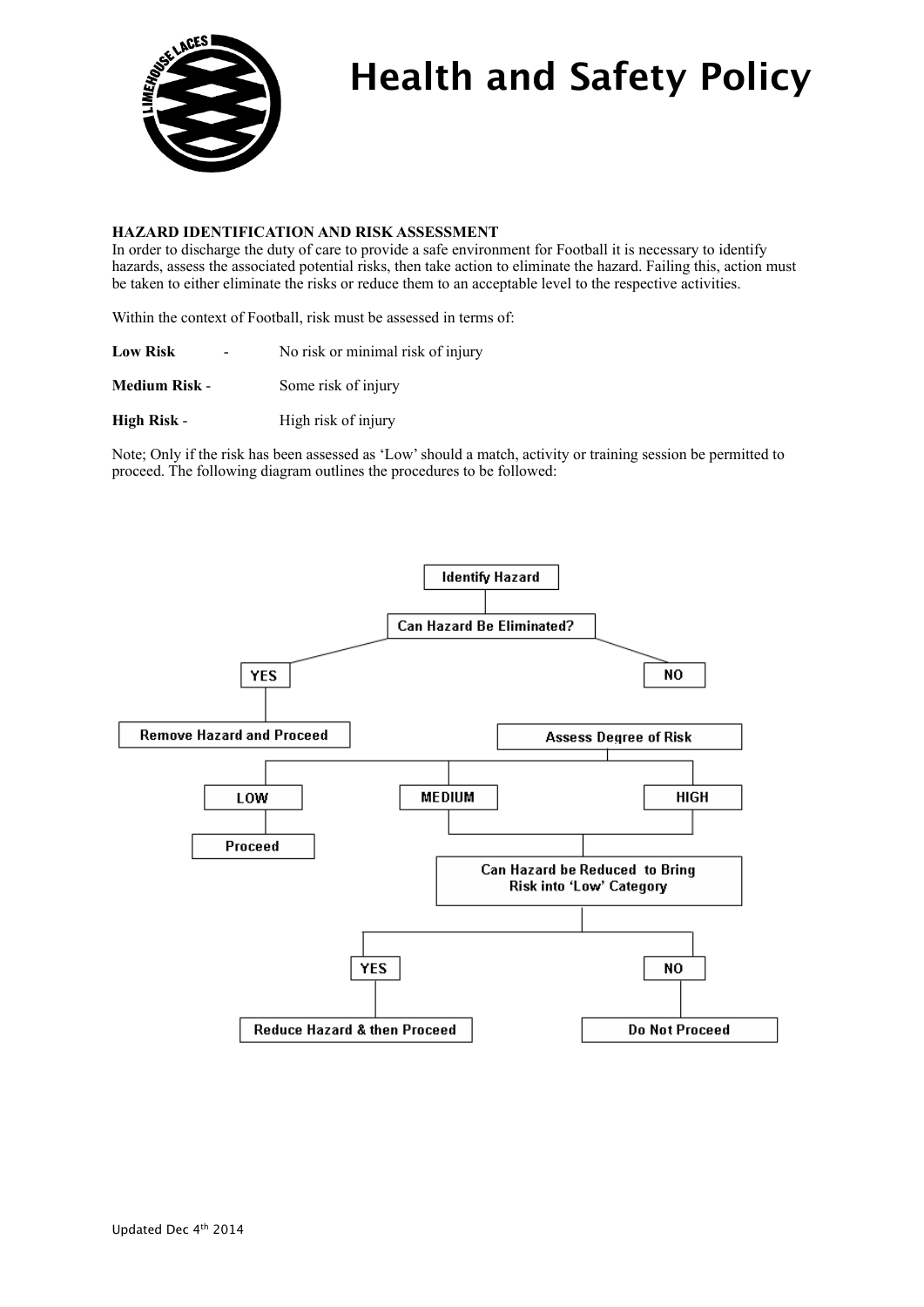

## **DEFINITIONS**

### **HAZARD:**

A hazard is something with the potential to cause harm to an individual. This can be an object, an activity and even a substance. In football, examples would include the following:

Objects- goalposts, fencing, nets, studs/football boots etc.

Activity- playing games, training activities, travel, matches etc.

Substance- eg. water on playing/training surfaces, also in the form of ice, snow, or foreign objects etc.

### **RISK:**

Risk expresses the likelihood that the harm from a potential hazard is realised. Risks are normally categorised as **low, medium or high**.

The principles of Risk Assessment are:

- a) Identify the hazard
- b) Identify those who might be harmed and how.
- c) Evaluate the risk (low, medium or high) and decide whether there are existing

precautions and if these are adequate or are more required.

- d) Record the findings.
- e) Review the assessment and revise if necessary.

### **RISK ASSESSMENT**

A formal and recorded process to weigh up the suitability and safety of any activity by identifying the hazards that could potentially cause harm and taking the appropriate precautions or actions required to prevent harm or injury.

The risk assessment should be undertaken by a 'competent' person,. Ask other club members or committee members what they think as they may have noticed things which are not immediately obvious.

**Make an inventory** of club activities and tasks.

**Identify the hazards** for each of these activities – on and off site – and decide if the hazards are minor or significant.

**Evaluate the risks** and decide whether the existing precautions are adequate or whether more should be done.